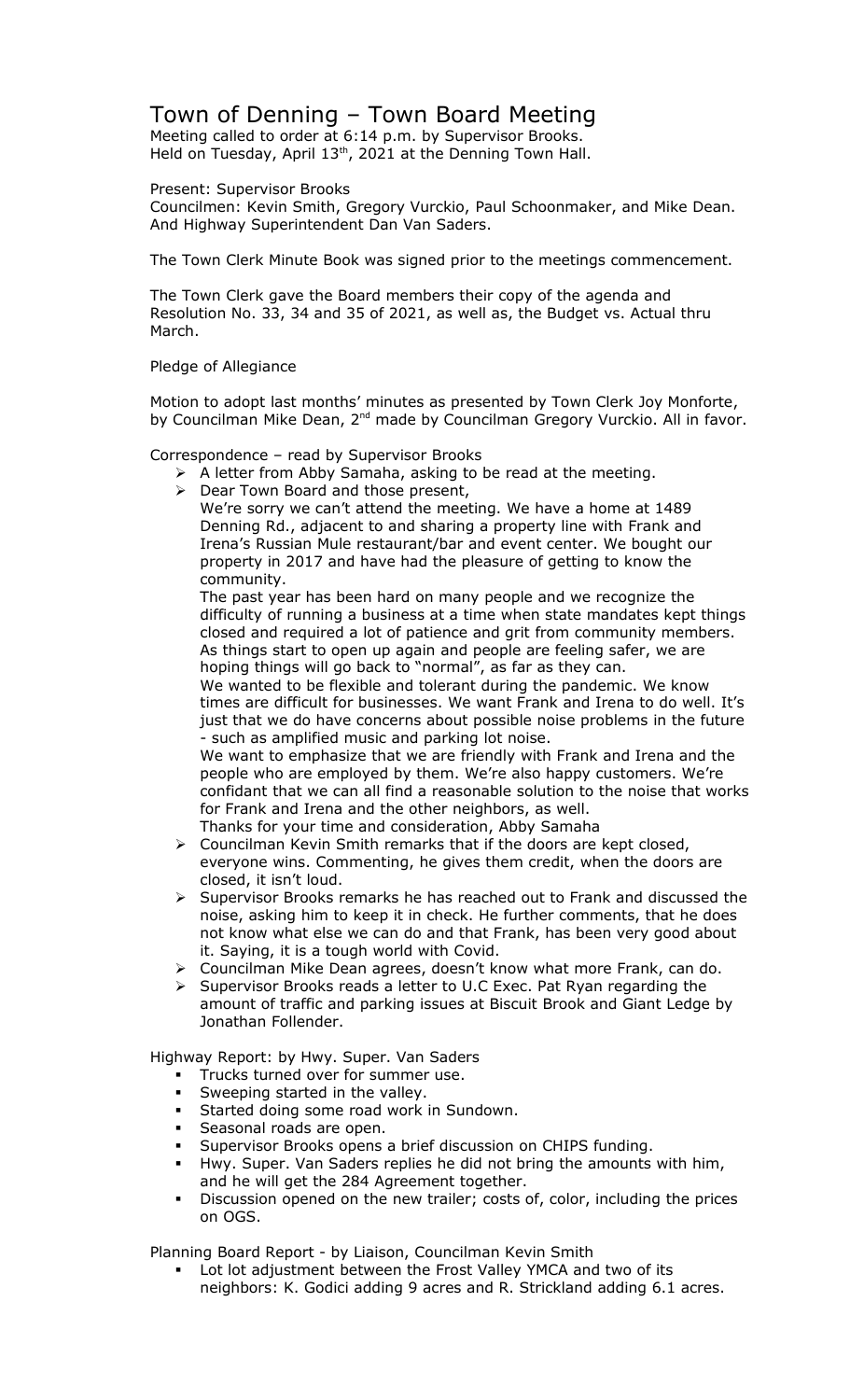Discussion on 480A stipulations, the house must have 3 acres with it.

The Town Board discusses and decides to form a Bid Over Site committee to review and recommend the Bids to be accepted. The Committee will consist of a minimum of one Councilman and the Hwy. Superintendent. **Whereupon**, the Motion was put to a vote, and recorded as follows: Motion to adopt and approve by Councilman Mike Dean, 2<sup>nd</sup> by Councilman Gregory Vurckio. Roll Call Vote: Councilman Mike Dean AYE Councilman Paul Schoonmaker AYE Councilman Kevin Smith AYE Councilman Gregory Vurckio AYE Supervisor David Brooks AYE Motion carried following a unanimous roll call vote. Highway Pre Pay Vouchers presented by Hwy. Super. Van Saders. (see Warrant #4 Pre-Pay, voucher #10-12) Healthcare Reimbursement Acct. DA9060.8 \$5,000.00. MVP Healthcare, Inc. DA9060.8 \$11,906.55. Trust & Agency Acct. A9030.8 \$914.56. Highway Vouchers presented by Hwy. Super. Van Saders. (see Warrant #4, voucher #61-76) Advance Auto Parts DA51304 \$87.47. All Gas & Welding DA5130.4 \$280.18. Arkel motors DA5130.4 \$313.45. Bottini Fuel Corp. DA5142.4 \$2,900.65. Buddenhagen's Ford DA5130.4 \$614.43. Fleet Pride DA5130.4 \$621.70. Home Depot Cr. Ser. DA5130.4 \$341.54. HO Penn DA5130.4 \$171.51. Hudson River Truck & Trailer DA5130.4 \$568.88. JD Industrial Supply DA5130.4 \$128.02. Kimball Midwest.DA5130.4 \$88.03. North East Parts Group DA5130.4 \$1,258.65. Robert Green DA5130.4 \$405.74. Safelite Auto Glass DA5130.4 \$459.87. Tractor Supply Co. DA5130.4 \$43.47. General Pre Pay Vouchers presented by Supervisor Brooks. (see Warrant #4PP, voucher #17-26) Central Hudson A8160.4 \$36.71, A1620.4 \$271.80, A5132.4 \$868.71, A5182.4 \$140.98. Healthcare Reimbursement Acct. A9060.8 \$5,000.00. MVP Health Care DA9060.8 \$8,510.52. TWC A1620.4 \$184.89, A5132.4 \$143.17. Trust & Agency Acct. DA9030.8 \$738.51, \$317.48. General Vouchers, presented by Supervisor Brooks. (see Warrant #4, vouchers 41-58) Bottini Fuel Corp. A5132.4 \$878.99. Central Hudson A5182.4 \$145.27. CWT A1989.4 \$750.00. Gnome Home Inc. A1410.4 \$129.00. Grahamsville Fire Dept. A1010.4 \$ 50.00. Grahamsville First Aid A4540.4 \$2,405.75. Hinkley Associates A5132.2 \$6,310.00. Carl Landon A1460.4 \$328.50. Looseleaf Law Publications A1110.4 \$29320. Joy Monforte A1620.4 \$54.88. MVP A9060.8 \$32.50. Office of the State Comptroller A690 \$135.00. Quill A5134.4 \$70.84, 75.75, A1620.4 \$27.64. TWC A5132.4 \$143.44. Ulster County Information services A1410.4 \$100.00. UCRRA A8160.4 \$1,730.48. Karl von Hassel a3620.4 \$69.50.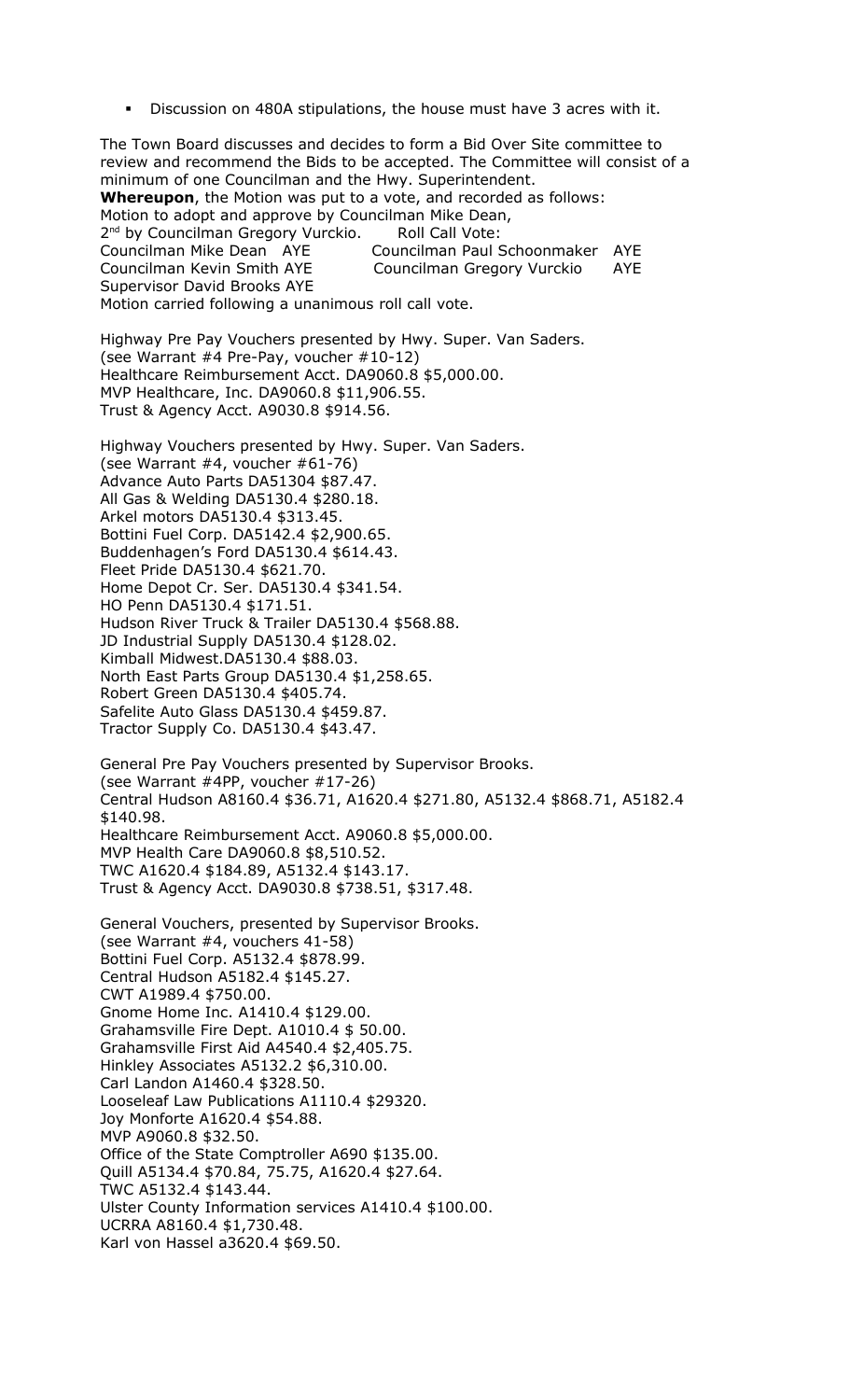Supervisor Brooks inquires if the Councilman are satisfied with the audit of the vouchers? The Councilmen respond in the affirmative.

## Resolution No. 33 of 2021

**WHEREAS** New York State General Municipal Law Sections 103 and 104-4 permit the pre-audit function of vouchers, as a form of internal controls in the checking of claims and supporting documentation. And

**WHEREAS** the Sections 118 and 119 of New York State Municipal Law also authorize the auditing authority to approve of Said vouchers. AND

**WHEREAS** the Office of the New York State Comptroller Division of Local Governments and Accountability: Budgets and Finances also approves of this method.

**NOW THEREFORE BE IT RESOLVED** that the Town of Denning Town Board **HEREBY** approves of and authorizes payment of the following Warrants:

Highway Fund Warrant No. 4 Prep Pay Vouchers #10-12. Highway Vouchers Warrant No. 4, vouchers #61-76. General Fund Pre-Pay Warrant No. 4 Vouchers #17-26. General Fund Warrant No.4 Vouchers #41-58. Capital Fund Sewage Disposal Vouchers Warrant No. 4 – None.

**Whereupon**, the Resolution was put to a vote, and recorded as follows: Motion to adopt and approve by Councilman Paul Schoonmaker, 2<sup>nd</sup> by Councilman Mike Dean. Roll Call Vote: Councilman Mike Dean AYE Councilman Paul Schoonmaker AYE Councilman Kevin Smith AYE Councilman Gregory Vurckio AYE Supervisor David Brooks AYE

Motion carried following a unanimous roll call vote.

Resolution No. 34 of 2021 **WHEREAS** the Town of Denning participates in the New York State Retirement System, and

**WHEREAS** the Town of Denning is responsible for reporting of service, salary and deductions, as well as, pension certification for all member employees, as required by Regulation 315.4.

**WHEREAS** the Town of Denning Town Board has previously adopted and reaffirmed guidelines to establish workday by hours worked for public officials and employees, and

**WHEREAS** New York State retirement requires the governing body to approve of the Standard Work Day and Reporting Resolution for any new or subsequent term of office, for any Elected and Appointed Officials, and

**BE IT RESOLVED** that the following positions/personnel have meet the Town of Denning and New York State Standard Work Day requirements for this term of office:

Supervisor David Brooks, Town Clerk/Tax Collector/RMO/Registrar Joy A. Monforte, Hwy. Super. Dan Van Saders, Dep. Town Clerk Tammy E. Beck, Councilman Andrew Dean, Town Justice Jonathan Follender.

**NOW THEREFORE BE IT RESOLVED** that the Town of Denning Town Board **HEREBY** approves and adopts the afore mentioned resolution.

**Whereupon**, the Resolution was put to a vote, and recorded as follows: Motion to adopt and approve by Councilman Kevin Smith,  $D = U \cap \text{C}$ 

| 2 <sup>nd</sup> by Councilman Gregory Vurckio.       | Roll Call Vote:                 |     |
|------------------------------------------------------|---------------------------------|-----|
| Councilman Mike Dean AYE                             | Councilman Paul Schoonmaker AYE |     |
| Councilman Kevin Smith AYE                           | Councilman Gregory Vurckio      | AYE |
| Supervisor David Brooks AYE                          |                                 |     |
| Motion carried following a unanimous roll call vote. |                                 |     |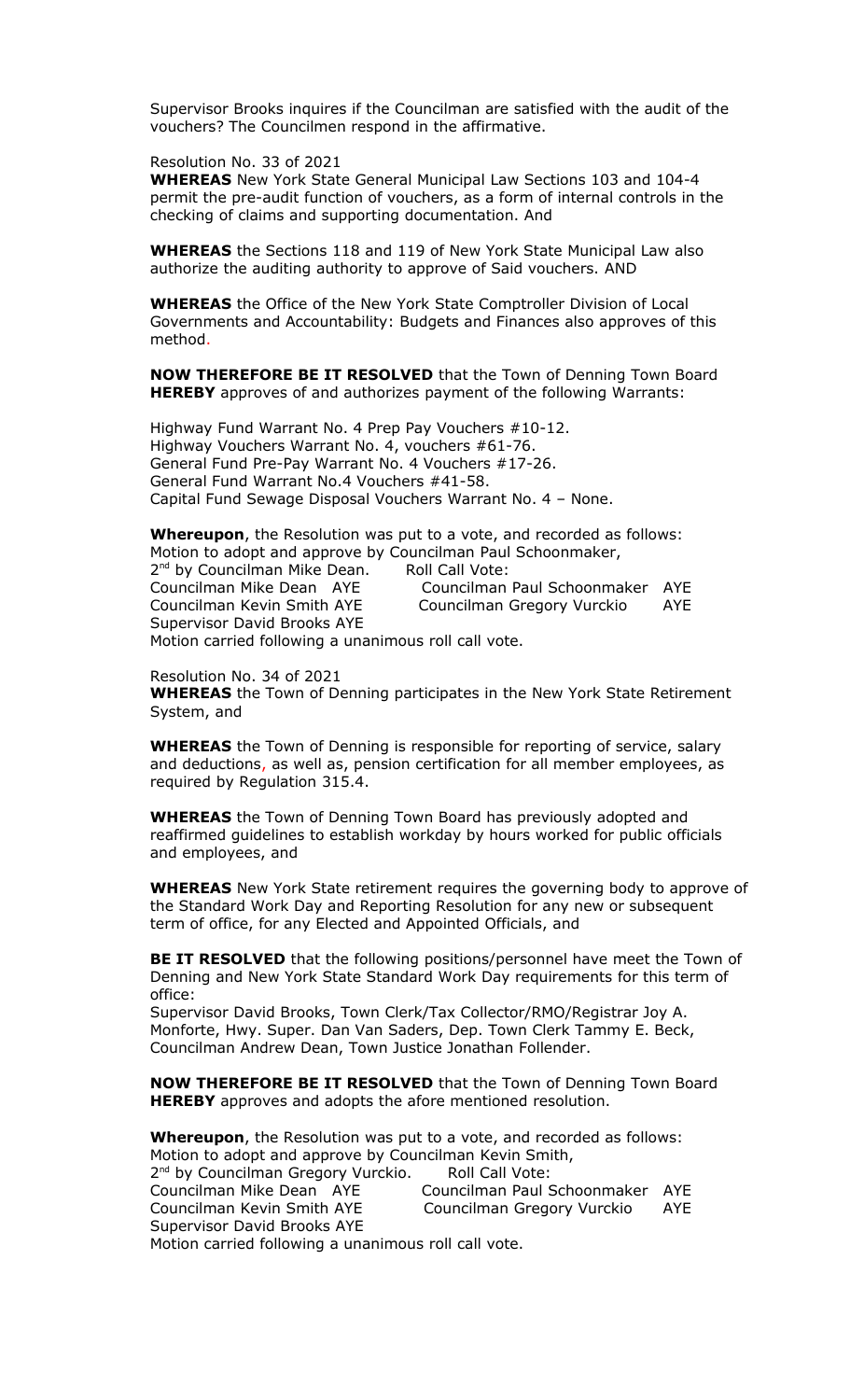Five Bids are opened and read by Town Clerk Joy Monforte for the Town of Denning 2021Highway Material Bids. They are from: 209 Sand & Gravel, Donohue Trucking, Mombaccus, E.Tetz and Callanan. See Addendum to the minute book.

Resolution No. 35 of 2021

**WHEREAS,** New York State General Municipal Law section 103 requires municipalities to go to bid and accept the lowest bid price, And

**WHEREAS** the Town of Denning has formed an Audit Over Sight Committee to review and recommend the bids below. And

**WHEREAS** the Denning Town Board has voted to accept Said Committee recommendation

**WHEREAS,** following careful consideration by the Town of Denning Highway Superintendent and the Town Board. And

**WHEREAS**, New York State General Municipal Law § 103 (16) permits local governments to "piggy back" off of other municipal bids; for apparatus, materials, equipment supplies and to contract for additional services related to the afore mentioned off of any local, state, or federal government contract, so long as the contract was in a manner that is consistent with competitive bidding laws. And

**WHEREAS,** Town Law section § 5-36 E-1 authorizes Town Boards to waive Said bid if it is in the Town's best interest and accept the next lowest bid, And

**NOW THEREFORE be it RESOLVED** The Town of Denning **HEREBY** accepts the following bids and the Town and any other municipality may "piggy back" on any Town of Denning bid or from any other municipal or other branches of government.

209 Sand & Gravel: Sand- Snow & Ice (Ton)-No Clay and Bank Run (Ton).

E. Tetz: Stackable Rock (Ton).

Bruce Donohue Trucking: Abrasive Sand (Ton) Bridgeville, #1A Stone (Ton) Low Abrasion, #1 ST Stone (Ton) Low Abrasion, #45 Stone (Ton), Cold Patch (Ton).

Mombaccus:

Quarry Rubble (Ton), Low Abrasive Sand (Ton), Gabions (Ton), #2 Stone (Ton) Low Abrasion, Screenings (Ton), Item #4 (Ton) - Ledge Rock, Crusher Run (Ton) Tail Gate Spread, Crusher Run (Ton), Dumped Rip Rap (Ton), Flat Bed Rip Rap (Ton), and Slope Rock (Ton).

Callanan: Blacktop Hot Mix Type 6 & 7

**Whereupon**, the Resolution was put to a vote, and recorded as follows: Motion to adopt and approve by Councilman Mike Dean, 2<sup>nd</sup> by Councilman Gregory Vurckio. Roll Call Vote: Councilman Mike Dean AYE Councilman Paul Schoonmaker AYE Councilman Kevin Smith AYE Councilman Gregory Vurckio AYE Supervisor David Brooks AYE Motion carried following a unanimous roll call vote.

Supervisor Comments:

- Supervisor Brooks informs those present, he has put calls into UC Bridge but didn't receive a return call until this afternoon and he was out.
- Supervisor Brooks remarks the Sundown Stream Project is moving forward, he needs a signature from a property owner. He reports the bids should go out soon and the job started in September, done in October.